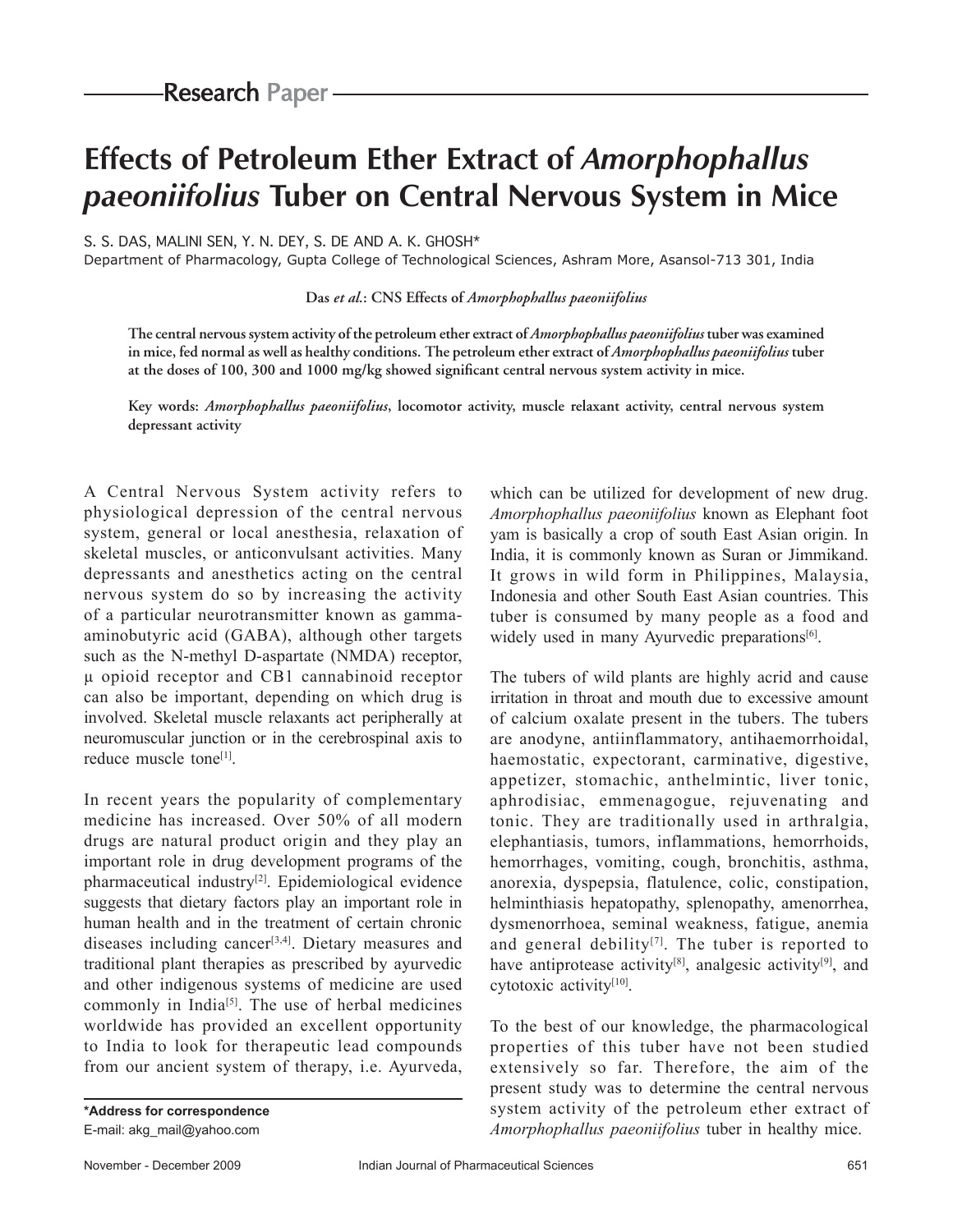# **MATERIALS AND METHODS**

*Amorphophallus paeoniifolius* (Araceae) tuber was purchased from local market of Asansol, West Bengal, India in September 2007. The tuber was identified by the Botanical Survey of India, Botanical Garden, Howrah with ref no. CNH/I-I/ (272)/ 2008/ Tech. II/ 314. Male Swiss albino mice (20-25 g) were obtained from animal house of Gupta College of Technological Sciences. The animals were housed under standard environmental condition (25°, 12 h light and 12 h dark cycle) and fed with standard diet (Tetragon Chemie Private Limited, Bangalore, India) and water ad libitum. The Animal Ethics Committee of Gupta College of Technological Sciences approved the experimental protocol [955/A/06/CPCSEA].

#### **Preparation of the extract:**

The tuber of the plant was dried under shade and made to a fine powder using a laboratory mill and was extracted with petroleum ether (Merck, India) using a Soxhlet extractor. The isolated fraction was weighed and yield was calculated (yield=6.23%). Phytochemical screening of the petroleum ether extract indicated the presence of fat, steroids and fixed oil.

#### **Acute toxicity study:**

An acute toxicity study was performed with the petroleum ether extract of the tuber using male Swiss albino mice. The method was performed as described by Miller and Tainter in 1944. The animals of male sex were divided into 5 groups each composed of 10 animals. The petroleum ether extract of *Amorphophallus paeoniifolius* was administered in the form of suspension in  $5\%$  v/v Tween 80 (Burgoyne Burbidges and company, Mumbai, India) as vehicle. All groups received intra-peritoneal injection (maximum 1 ml as per ethical norms).

Group I animals received petroleum ether extract at the dose of 1500 mg/kg, group II animals received petroleum ether extract at the dose of 2000 mg/kg, group III animals received petroleum ether extract at the dose of 2500 mg/kg, group IV animals received petroleum ether extract at the dose of 3000 mg/kg, group V animals received petroleum ether extract at the dose of 3500 mg/kg. After 24 h the mortality in each group was noted and mortality values were converted to probit values. The toxic dose was determined by plotting a graph between probit scale vs.  $log$  dose<sup>[11]</sup>.

**Time course of central nervous system depression:** The time when the drug gives the maximum central nervous system depressant activity after the intraperitoneal administration is determined here. A dose of 300 mg/kg was selected and injected in the mouse through the intra-peritoneal route. The locomotor activity was noted. Similar response was taken for the other two doses. A mean value was obtained for the set of data. Finally a graph was plotted to find out the exact time. For the study of recovery time of CNS depressant activity, petroleum ether extract and diazepam were suspended in 5% v/v Tween 80 solution and given in the doses of 1000 mg/kg and 1.5 mg/kg, respectively. The control group received 5% v/v Tween 80 solution at the dose of 10 mg/kg.

### **Evaluation of the central nervous system depressant activity:**

The central nervous system activity was evaluated using an Actophotometer (Technoworld, Delhi, India) and Rota-Rod apparatus (Biological Museum, Agra, India). All the experiments were conducted on an isolated and noiseless condition. The experiments were performed with subject to minimum pain to the experimenting animals. All the ethical considerations have been followed. The petroleum ether extract of *Amorphophallus paeoniifolius* was administered in the form of suspension in 5% v/v Tween 80 (Burgoyne Burbidges and company, Mumbai, India) as vehicle. Diazepam injection (Ranbaxy, India) was bought and suspended in 5% v/v Tween 80 solution. The protocol is based as carried out by Turner. The animals of male sex were divided into six groups each composed of six animals. All groups received intra-peritoneal injection (maximum 1 ml as per ethical norms).

Group I control animals received 5% v/v Tween 80 at the dose of 10 ml/kg, group II animals received petroleum ether extract at the dose of 100 mg/kg, group III animals received petroleum ether extract at the dose of 300 mg/kg, group IV animals received petroleum ether extract at the dose of 1000 mg/ kg, Group V animals received standard diazepam at the dose of 0.5 mg/kg, group VI animals received standard diazepam at the dose of 1.5 mg/kg. After 1 h of the administration of the drug, the animals were placed in an Actophotometer and Rota-Rod apparatus for 5 min and the locomotor activity and griping test was observed. The data was then compared with the control groups.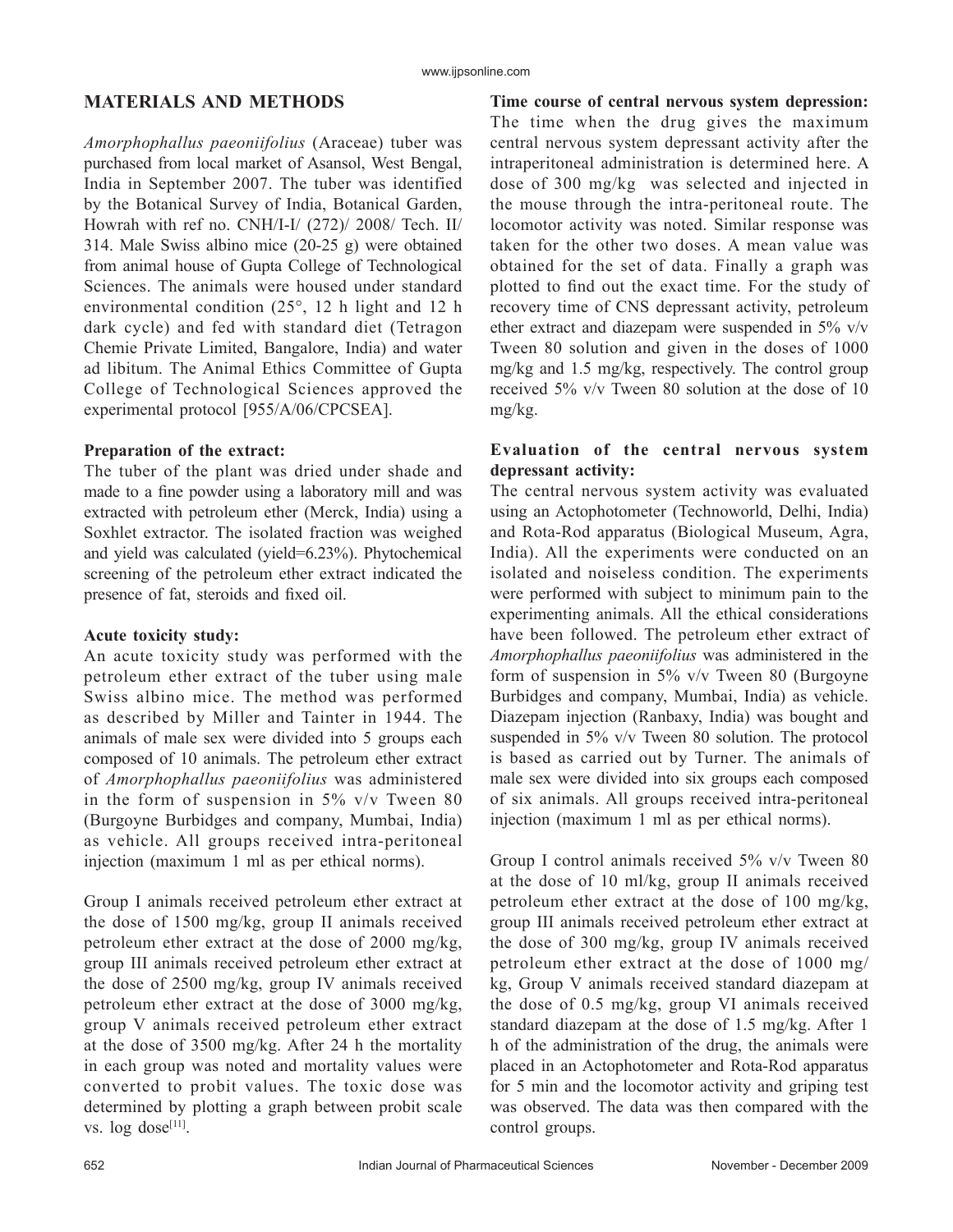#### **Statistical Analysis:**

Data obtained from pharmacological experiments was expressed as Mean±SD. Difference between the control and the treatments in these experiments were tested for significance using ANOVA followed by Dunnett's test. Values of P<0.05 were considered statistically significant.

# **RESULTS AND DICUSSION**

Acute toxicity studies showed mortality at 2500 mg/kg body weight (Table 1 and fig. 1), hence the extracts were regarded safe to be administered at lower doses. Acute toxicity studies indicate that petroleum ether extract of *Amorphophallus paeoniifolius* can be used safely up to doses of 1500 mg/kg body weight. A spontaneous dose-dependent decrease in central nervous system activity was found. The central nervous system depressants induce sedation and reduce the locomotor activity of the experimenting animal. The mechanism of this depression is not clearly understood at this point, but it can be assumed that the drug may exert central

**TABLE 1: DATA OBTAINED FOR THE CALCULATION OF LETHAL DOSE (LD., VALUE)** 

|                |         |               | IJU.         |     |                  |               |
|----------------|---------|---------------|--------------|-----|------------------|---------------|
| Group          |         | Dose Log dose | Dead/        |     | % Dead Corrected | <b>Probit</b> |
|                | (mg/Kg) |               | <b>Total</b> |     | %                |               |
| $\mathbf{1}$   | 1500    | 3.176         | 0/10         | 0   | $7.5*$           | 3.04          |
| 2              | 2000    | 3.301         | 2/10         | 20  | 20               | 4.16          |
| 3              | 2500    | 3.397         | 5/10         | 50  | 50               | 5.00          |
| $\overline{4}$ | 3000    | 3.477         | 8/10         | 80  | 80               | 5.84          |
| -5             | 3500    | 3.544         | 10/10        | 100 | $97.5*$          | 6.96          |

\*Corrected for  $0 \frac{9}{2}$  dead = 100(0.25/n), and 100% dead = 100X (n-0.25/n)



**Fig. 1: Determination of LD50 value of** *Amorphophallus paeoniifolius.* **All the mice were divided into 5 groups, each group received petroleum ether extract (1500, 2000, 2500, 3000, 3500 mg/kg respectively), suspended in 5% v/v Tween 80 solution. Mortality was noticed for 24 h and LD50 value was determined by using probit scale. n=10 for each group. The LD50 value was found out to be 2500 mg/kg body weight.** 



**Fig. 2: Time course curve of CNS depressant activity of** *Amorphophallus paeoniifolius***.**

**The mice were devided into 3 groups. Each group received petroleum ether extract suspended in 5% v/v Tween 80 solution at the dose of 100, 300, 1000 mg/kg through the intra-peritoneal route. Locomotor activity was measured by actophotometer at 10 min intervals for 100 min. The data is expressed as mean±SEM of n=6 observations.**



**Fig. 3: Dose dependent decrease of locomotor activity of mice. Tween 80 (10 mg/kg) as vehicle, petroleum ether extract of**  *Amorphophallus paeoniifolius* **(100, 300, 1000 mg/kg) and diazepam (0.5, 1.5 mg/kg) as standard drug were administered intra-peritonially. After 60 min of drug treatment, decrease of locomotor activity was determined by actophotometer. The data is expressed as mean±SD of n=6 observations; \*P<0.05 as compared to control; ANOVA followed by Dunnett's test. Control refers to 5% v/v Tween 80 solution.** 



**Fig. 4: Dose response curve of** *Amorphophallus paeoniifolius***. Tween 80 (10 mg/kg) as vehicle, petroleum ether extract of**  *Amorphophallus paeoniifolius* **(100, 300, 1000 mg/kg) and diazepam (0.5, 1.5 mg/kg) as standard drug were administered intraperitonially. After 60 min of drug treatment, decrease of locomotor activity was determined by rota rod apparatus. The data is expressed as mean±SD of n=6 observations; \*P<0.05 as compared to control; ANOVA followed by Dunnett's test. Control refers to 5% v/v Tween 80 solution.**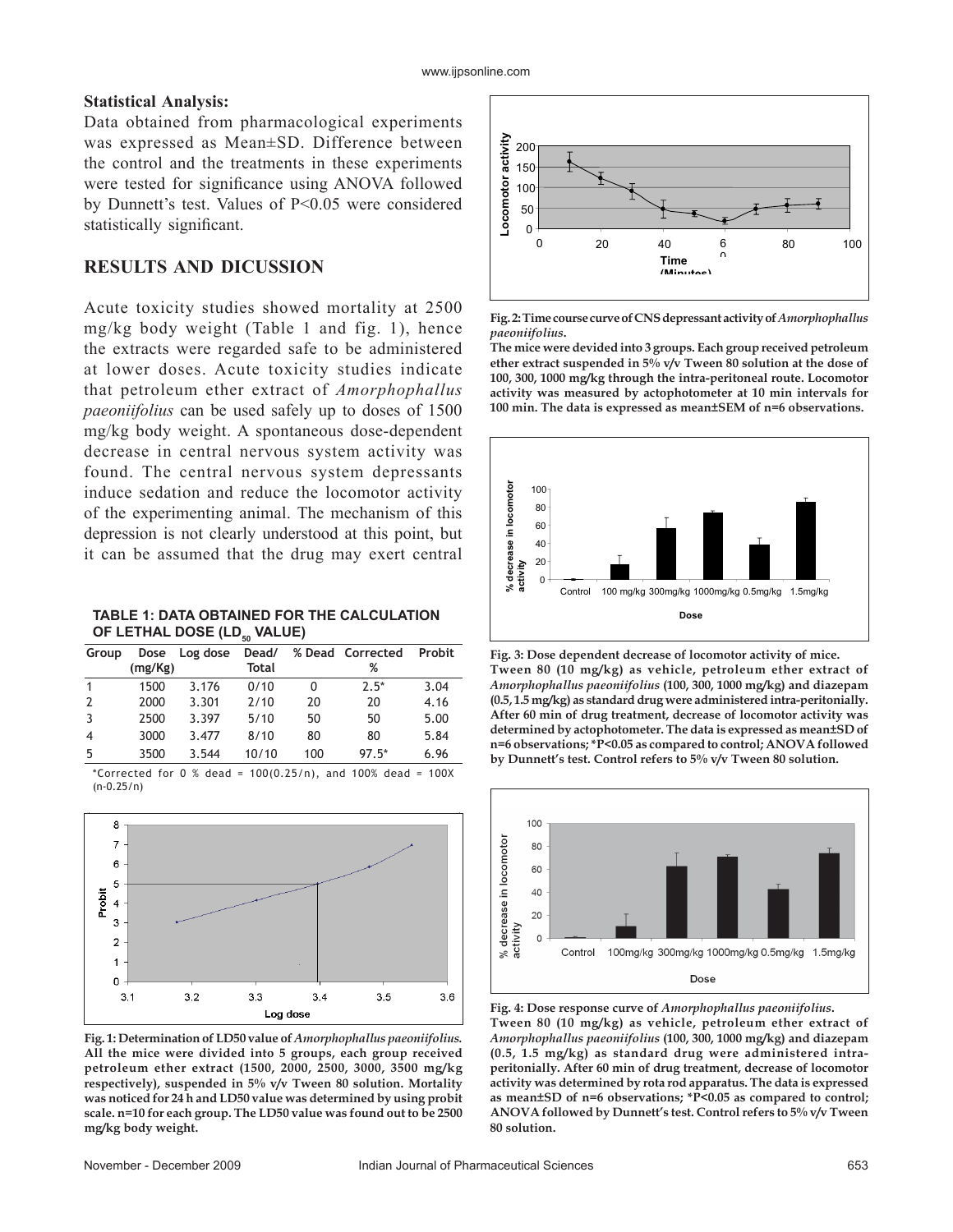| <b>TABLE 2: RECOVERY OF CNS DEPRESSANT</b> |  |  |
|--------------------------------------------|--|--|
| <b>ACTIVITY</b>                            |  |  |

| Time(h) | Control group     | Group<br>receiving<br>extract | Group<br>receiving<br>Diazepam |
|---------|-------------------|-------------------------------|--------------------------------|
| N       | $177.5 \pm 24.85$ | $122.5 \pm 29.17$             | $119.5 \pm 22.39$              |
|         | $176 \pm 23.35$   | $25.25 \pm 3.77$              | $22.75 \pm 3.30$               |
| 4       | ۰                 | $32.25 \pm 10.07$             | $30.5 + 4.86$                  |
| 8       |                   | $52.5 \pm 14.52$              | $46.25 \pm 9.81$               |
| 12      |                   | $65.25 \pm 10.62$             | $66.25 \pm 10.01$              |
| 16      |                   | $79 + 5.35$                   | $90.75 \pm 7.76$               |
| 18      |                   | $91 \pm 12.67$                | $105 \pm 17.33$                |
| 20      |                   | $108 + 8.75$                  | 120±18.67                      |
| 22      |                   | $120+7.76$                    |                                |
| 24      |                   | 122.75+23.94                  |                                |

The recovery time of CNS depressant activity of mice after intraperitoneal injection of petroleum ether extract of *Amorphophallus paeoniifolius*, diazepam at the dose of 1000 mg/kg and 1.5 mg/kg respectively when measured in actophotometer. Control group received 5% v/v Tween 80 solution at the dose of 10 mg/kg. n=6, values are Mean±SD. The recovery time of extract and diazepam was found to be around 24 h and 20 h respectively.

#### **TABLE 3: EFFECT OF THE PETROLEUM ETHER EXTRACT OF** *AMORPHOPHALLUS PAEONIIFOLIUS* **ON CNS**

| Group | Locomotor activity observed for<br>$10$ min | % Change<br>in activity         |       |
|-------|---------------------------------------------|---------------------------------|-------|
|       | <b>Before</b>                               | After                           |       |
|       | treatment                                   | treatment                       |       |
|       | $227.83 + 65.949$                           | 226.83±67.971                   | 0.44  |
| Ш     | $109.83 \pm 11.60$                          | $91.667 \pm 31.85$ <sup>*</sup> | 16.53 |
| Ш     | 198.16±47.363                               | 85.66±62.637*                   | 56.77 |
| IV    | $140.33 \pm 27.148$                         | $33.16 \pm 5.149*$              | 73.36 |
| ٧     | 192.167±61.645                              | 118±49.505*                     | 38.59 |
| ٧I    | 149±70.495                                  | $22.5 \pm 32.506*$              | 84.89 |

n=6, values are mean±SD in each by using actophotometer. Comparison were made between group I Vs II, III, IV, V and VI, p value \*p>0.05.

#### **TABLE 4: EFFECT OF THE PETROLEUM ETHER EXTRACT OF** *AMORPHOPHALLUS PAEONIIFOLIUS* **ON CNS**

| Group |                   | Fall of time (s)    | % Change    |  |
|-------|-------------------|---------------------|-------------|--|
|       | Before drug       | After drug          | in activity |  |
|       | $51.40 \pm 31.10$ | $51.10 \pm 32.01$   | 0.579       |  |
| Ш     | $47.91 \pm 20.13$ | $42.93 \pm 19.12$ * | 10.38       |  |
| Ш     | $28.61 \pm 11.45$ | $10.68 + 4.74*$     | 62.67       |  |
| IV    | $39.18 \pm 13.10$ | $11.44 \pm 3.93*$   | 70.78       |  |
| ٧     | 38.04±20.68       | $21.93 \pm 8.11$ *  | 42.32       |  |
| ٧I    | $40.32 \pm 12.09$ | $10.62 \pm 3.05^*$  | 73.66       |  |

n=6, Values are mean±SD in each by using rota rod apparatus. Comparison were made between group I Vs II, III, IV, V and VI, p value \*p>0.05.

nervous system depressant effect by interfering with the function of the cortex. Neither the muscle relaxant activity has been understood.

The peak central nervous system depression activity was observed at 60 min (fig. 2). The recovery time of CNS depressant activity of petroleum ether extract (1000 mg/kg) and diazepam  $(1.5 \text{ mg/kg})$  were found to be 24 h and 20 h, respectively (Table 2). The petroleum ether extracts of *Amorphophallus paeoniifolius* at the dose levels of 100, 300 and 1000 mg/kg body weight administered intraperitonially exhibited significant reduction in locomotor activity and in grip of the rotating rod, in a dosedependent manner (Tables 3 and 4). The standard drug diazepam showed significant reduction in activity when compared with the control group of animals. Comparison of central nervous system activity of diazepam and petroleum ether extract of *Amorphophallus paeoniifolius* is shown in figs. 3 and 4.

Intra-peritoneal administration of vehicle (10 ml/ kg) did not reduce locomotor activity significantly. After 60 min diazepam (0.5 mg/kg) did not reduce locomotor activity to a large extent (38.59% and 42.32%) but diazepam (1.5 mg/kg) decreased locomotor activity significantly  $(84.89\%$  and  $73.66\%$ ). Like diazepam, the intra-peritoneal administration of petroleum ether extract of *Amorphophallus paeoniifolius* tubers (100, 300, 1000 mg/kg) induced a significant decrease in locomotor activity and grip test in a dose-dependent manner. The percentage decrease in locomotor activity are  $16.53$  (P<0.05), 56.77 (P<0.05), 73.36 (P<0.05) (n=6) and percentage decrease in activity in grip test are  $10.38$  (P<0.05), 62.67 (P<0.05) and 70.78 (P<0.05) (n=6) 1 h after the intra-peritoneal administration of *Amorphophallus paeoniifolius* at the doses of 100, 300, 1000 mg/kg respectively. Our phytochemical screening shows the presence of steroids, in the petroleum ether extract of *Amorphophallus paeoniifolius* tubers. Further isolation of compounds and pharmacological investigation are underway to better characterize the active principle(s) and to evaluate mechanism on central nervous system activity.

# **ACKNOWLEDGEMENTS**

We are grateful to Professor Debesh Chandra Majumdar, Chairman and Professor Pranabesh Chakraborty, Principal of Gupta College of Technological Sciences for their kind help and inspiration for doing this experiment.

# **REFERENCES**

1. Tripathi KD. Essentials of Medical Pharmacology, 5th ed. New Delhi: Jaypee Brothers Medical Publishers (P) Ltd.; 2003.